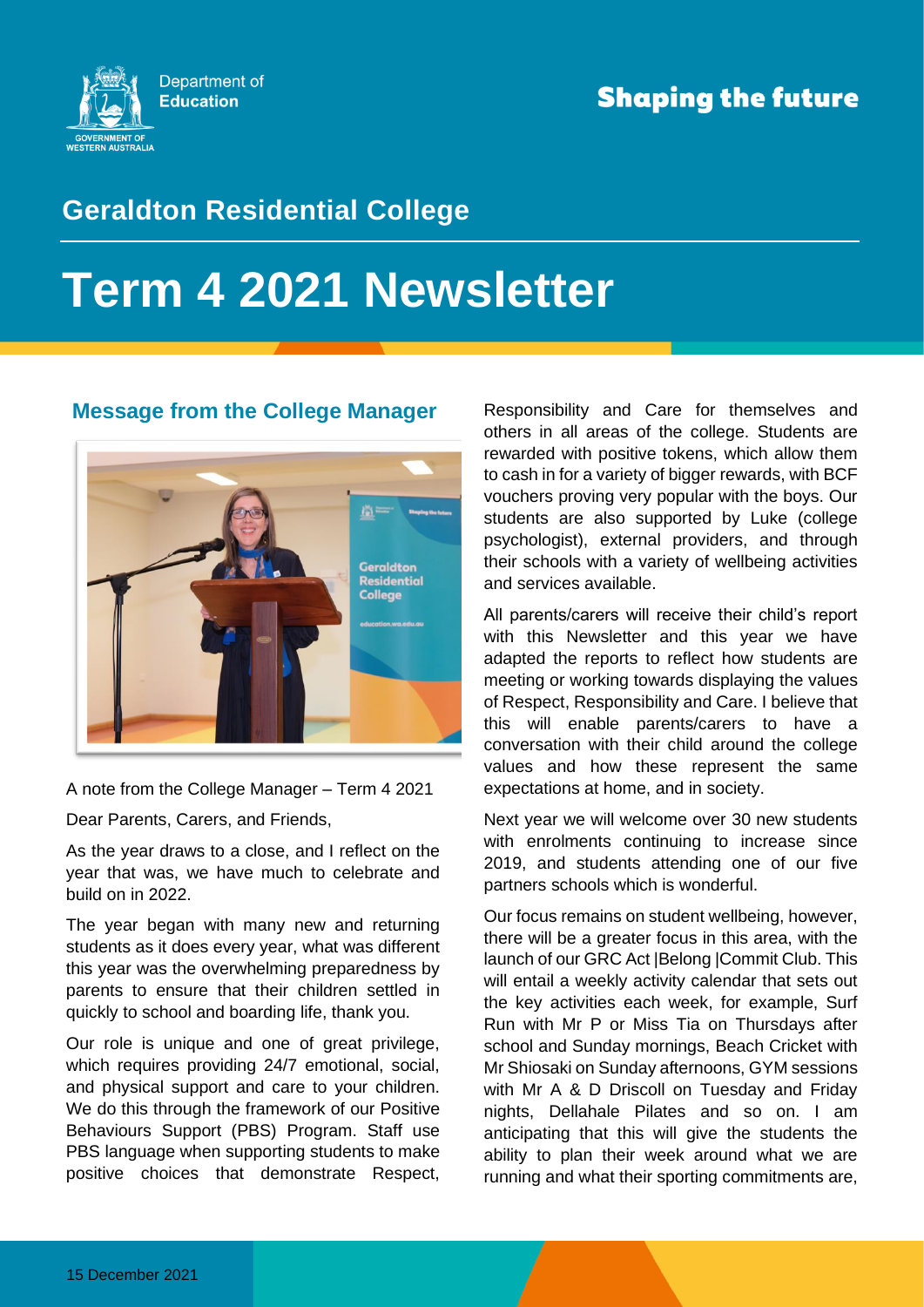to ensure that they are active and happy every week. We will keep you updated via our Facebook page and on the big screen in our reception area.

We have updated many assets in the college this year to enhance student well-being and promote a homely feeling. Over the holiday's new carpet will be laid in Dellahale House, and new cushions have been purchased for all the common room lounges too. We are also opening New Dellahale for our Year 12 ladies which I know they are very happy about.

Thank you to my team of dedicated Supervisors and Ancillary staff members, your commitment and care throughout the year is very much appreciated, which was evident in the many cards received, and from the conversations had with parents in recent days expressing their gratitude to you all. Thank you also to Luke Seraglia our College Psychologist who leaves us to take up a new position in Perth close to his family in 2022. Our new Psychologist is Matthew Kay, and I am confident that he will build on the great work already done through the School Psychology Service.

Finally, thank you to our School Principals and their Teams, and our LINC members who provide ongoing guidance and support to me, the College, and our students.

On behalf of the GRC Team, I wish all our students, families, and partner schools a truly magical and special Christmas, and we very much look forward to welcoming you all back on Sunday the 30<sup>th of</sup> January 2022.



### **From the Kitchen to the Table**

Our College Chef Joy continually prepares healthy balanced and nutritious meals every day for all our students.



#### **Student Activities In Term 4**

#### **Christmas Party**

We held our College Christmas party on the Wednesday evening prior to Yr 11 leaving us. The students enjoyed the festive atmosphere, glorious food and fun games, The sack races between the two houses, will defintely be an annual event. Frewer House were the clear winners for 2021!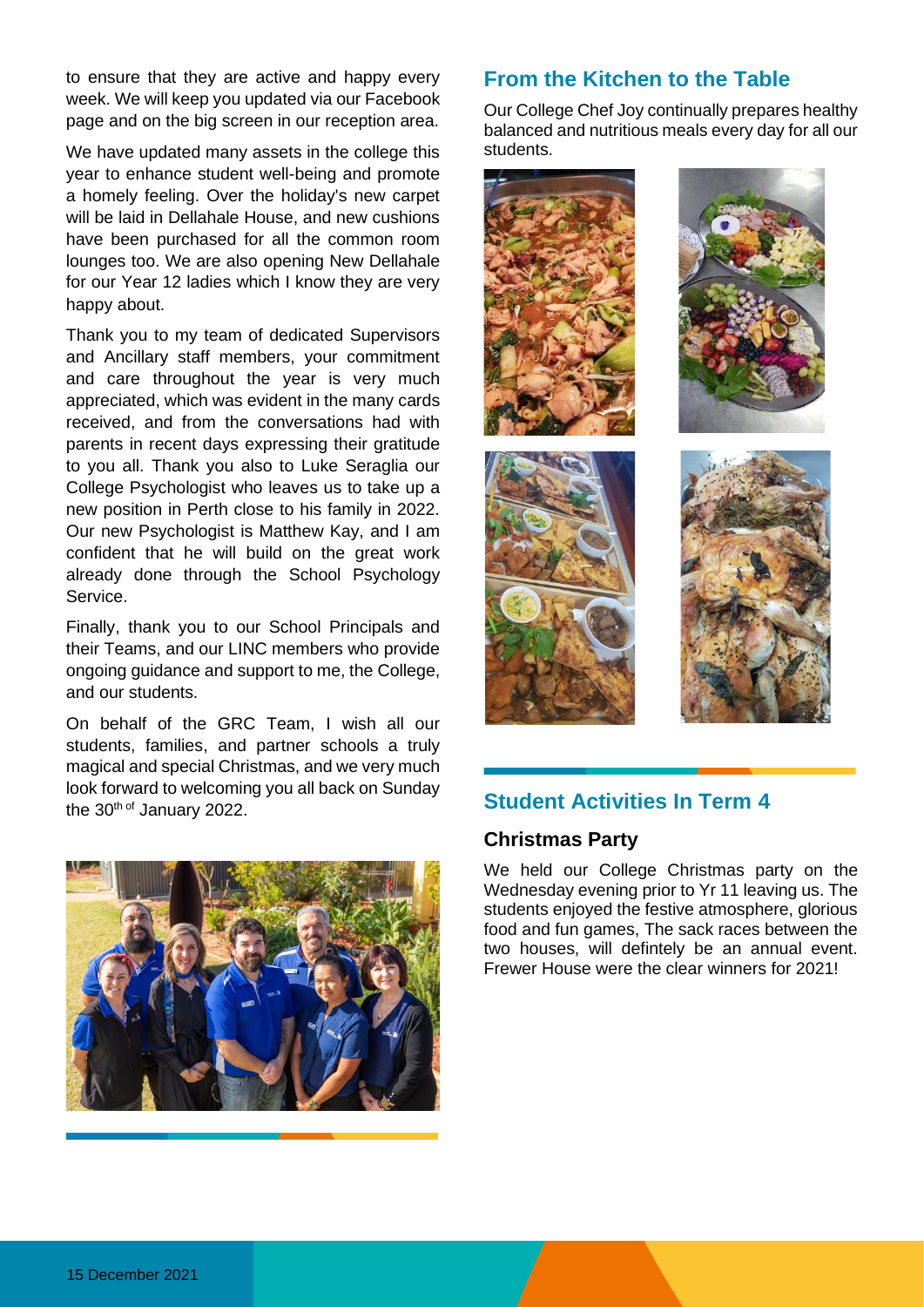#### **Christmas Party continued… Orientation Weekend.**







Our Orientation Event was a huge success where we welcomed 20 prospective students for 2022. Lots of fun was had by all, students braved the cold evening by having a night swim. Saturday saw the students going down to the beach and enjoying local outings and activities. We are looking forward to welcoming the students back with us next year.





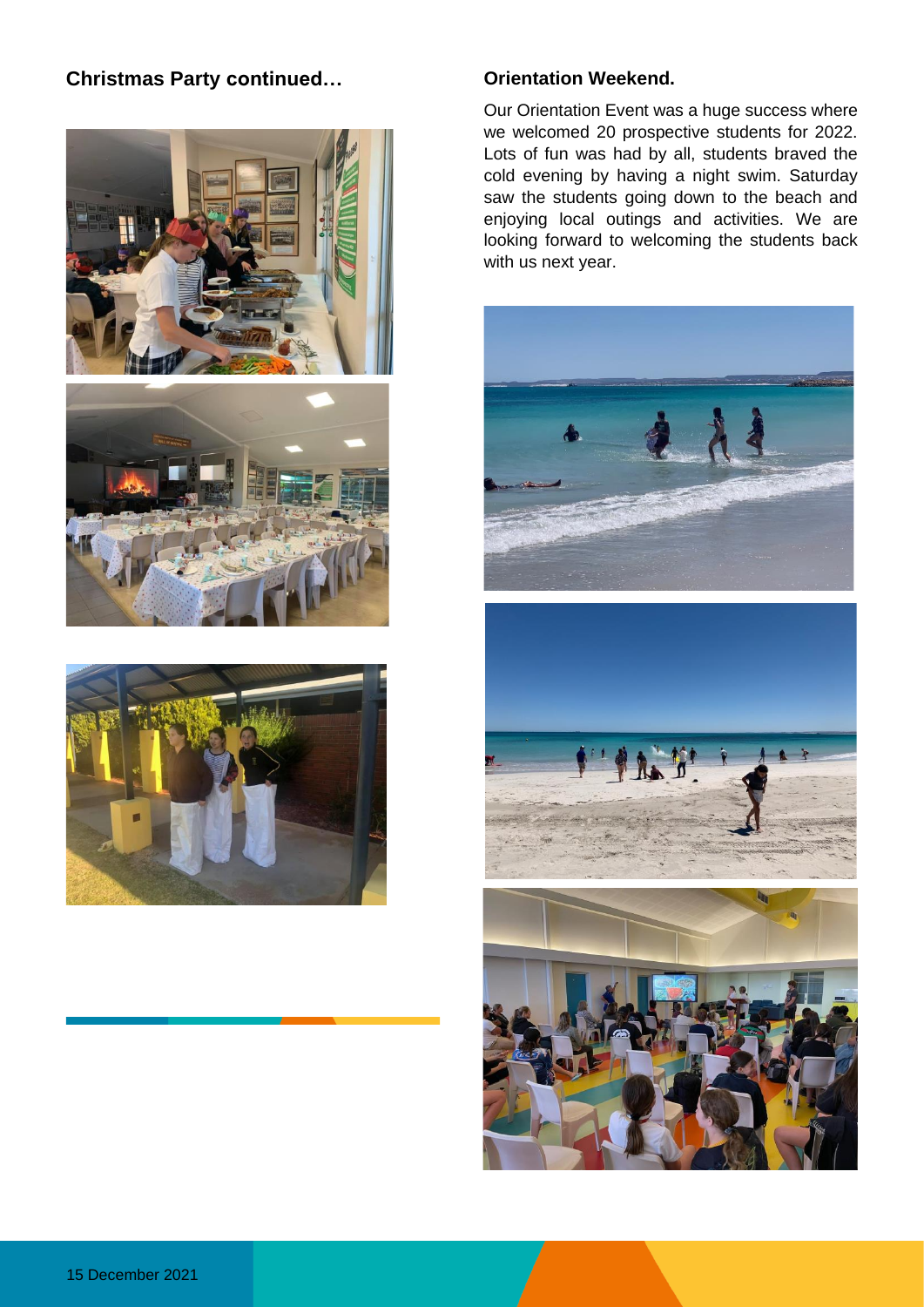#### **100 Year Celebration**

In October we celebrated 100 years in boarding at the Geraldton Residential College, and the event was enjoyed by all those that visited on the day, many thanks to Mrs Barbara Edwards who has worked tirelessly behind the scenes to make it such a wonderful occasion.



Over the last few months, many of our students rolled up their sleeves to get vaccinated to protect themselves, their family, and the college community! Thank you once again to the Geraldton Community Health Centre for looking after our students during this time.